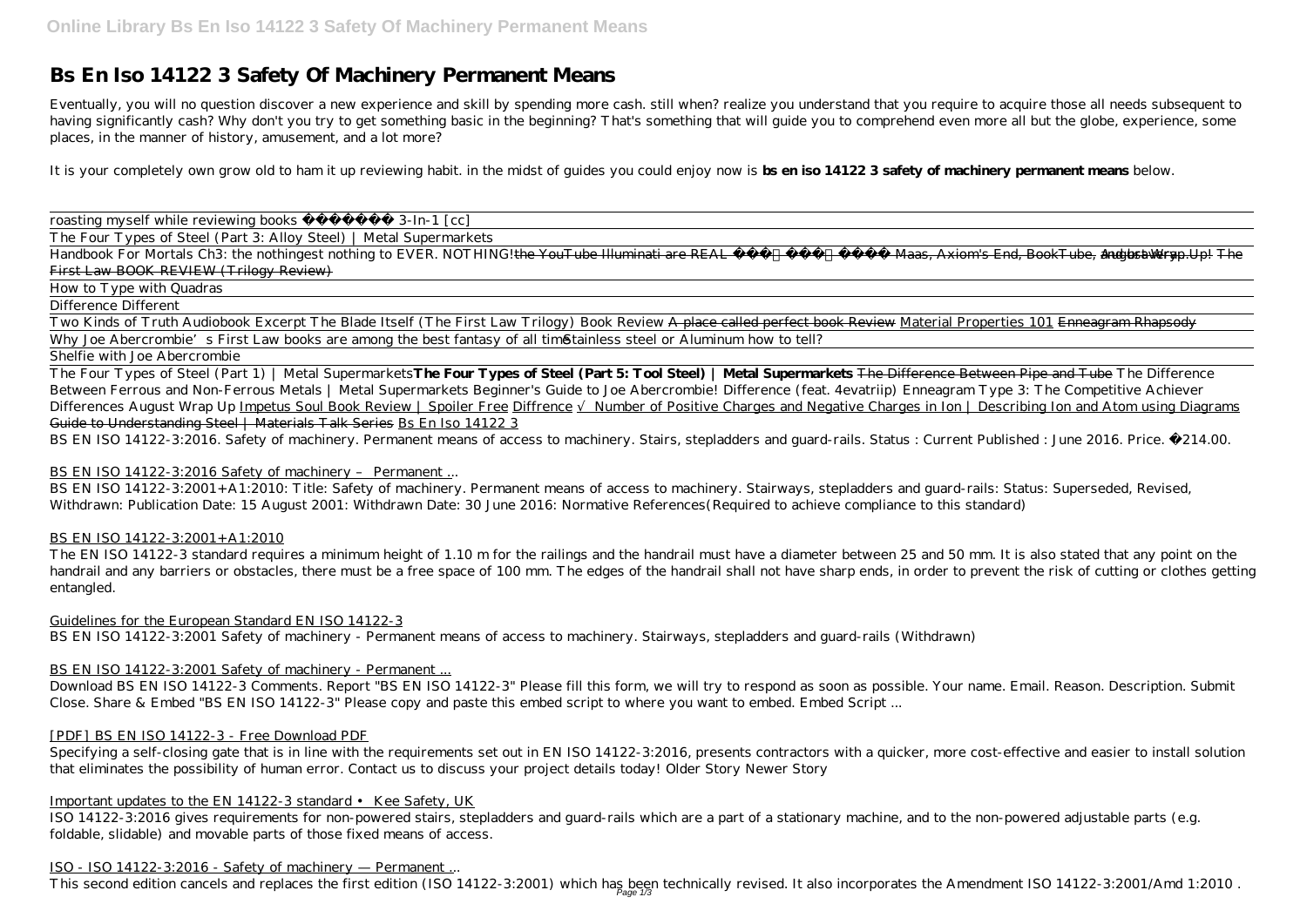ISO 14122 consists of the following parts, under the general title Safety of machinery — Permanent means of access to machinery :

## ISO 14122-3:2016(en), Safety of machinery ? Permanent ...

BS en ISO 14122 machine guards white paper. Safety of machinery - permanent means of access. Jeremy Procter, a Member of international and UK standards committees ISO/TC 199/WG 6 (Safety distances and ergonomic aspects) and BSI MCE/3 (Safeguarding of machinery), and Managing Director of Procter Machine Guarding, explains the requirements laid down in the 2016 edition of BS EN ISO 14122, Safety of machinery – Permanent means of access to machinery, Parts 1 to 4.

BS EN ISO 14122 Part 3: Stairs, stepladders and guard-rails. As with Part 2, this second 'access-specific' part of BS EN ISO 14122 must be used in conjunction with Part 1. If guardrails are being installed alongside platforms or walkways, Part 3 will have to be used in conjunction with Part 2 as well.

#### White Paper 7 - BS EN ISO 14122 | Free Downloads | Procter ...

## BS en ISO 14122 machine guards white paper

The text of EN ISO 14122-3:2001 has been prepared by Technical Committee CEN/TC 114 "Safety of machinery", the secretariat of which is held by DIN, in collaboration with Technical Committee ISO/TC 199 "Safety of

#### Bs en Iso 14122 - Part 3 | Safety | Standardization

BS EN ISO 14122-3:2016 Clause 4 presents the General requirements for stairs, stepladders and guard-rails, including the loadings to be used in strength and deflection calculations when designing these structures. You must be logged in to post a comment.

ISO 14122-3:2016(E) 3.1 stairs step ladders succession of horizontal levels — steps (3.1.11) and landings (3.1.5) — allowing passage on foot from one level to another Note 1 to entry: Stairs/step ladders are composed of the elements shown in Figure 1 and defined in 3.1.1 to 3.1.16.

#### Safety of machinery — Permanent means of access to ... - SIS

BS EN ISO 14122-1:2001 National foreword This British Standard is the official English language version of EN ISO 14122-1:2001.It is identical with ISO 14122-1:2001.It partially supersedes BS 5395-3:1985, and BS 4592-1 to -5, which are being amended to address the requirements of this standard.

BS EN ISO 14122-4 Safety of machinery – Permanent means of access to machinery Part 4: Fixed ladders. PD 5304: 2005 Guidance on Safe Use of Machinery (previously BS 5304 Code of Practice for the Safety of Machinery and relevant for pre-1995 machinery).

BS EN ISO 14122-3:2016 One issue that is not addressed particularly well in the standard is the question of under what circumstances a permanent means of access is required, though an ISO risk assessment will help.

## Essential (health and safety) requirements - Safety of ...

Full Description BS EN ISO 14122-3:2016 gives requirements for non-powered stairs, stepladders and guard-rails which are a part of a stationary machine, and to the non-powered adjustable parts (e.g. foldable, slidable) and movable parts of those fixed means of access.

#### BS EN ISO 14122-3:2016 - Techstreet

Stairs, ladders and walkways — Part 3: Code of practice for the design of industrial type stairs, permanent ladders and walkways

## (PDF) Stairs, ladders and walkways — Part 3: Code of ...

#### BS EN ISO 14122-3 PDF - PDF Dreams

It is intended that this part of ISO 14122 be used with a relevant access-specific part of ISO 14122. The ISO 14122 series as a whole is applicable to both stationary and mobile machinery where fixed means of access are necessary.

## ISO 14122-1:2016(en), Safety of machinery ? Permanent ...

#### En-iso-14122-1-2001.pdf [d4pq2qm5pwnp]

buy en iso 14122-3 : 2016 safety of machinery - permanent means of access to machinery - part 3: stairs, stepladders and guard-rails (iso 14122-3:2016) from nsai

## EN ISO 14122-3 : 2016 | SAFETY OF MACHINERY - PERMANENT ...